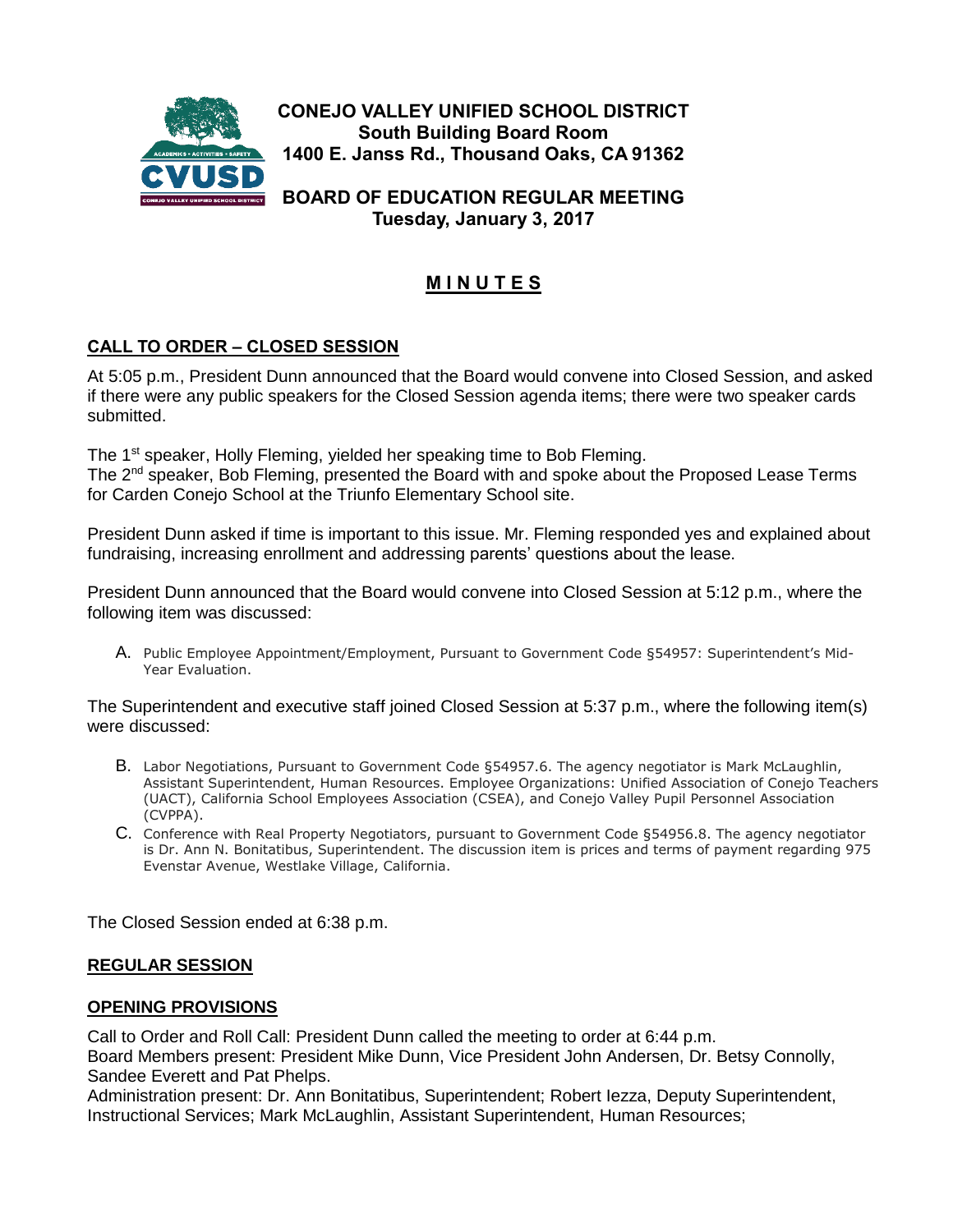Dr. Victor Hayek, Assistant Superintendent, Business Services; and Hyonchin Im-Turner, Executive Administrative Assistant.

President Dunn welcomed attendees to the meeting and read the procedural announcements.

#### **Approval of the Agenda**

Mrs. Phelps moved to approve the agenda, seconded by Dr. Connolly. President Dunn asked if there was any discussion; there was none. Motion carried 5-0.

President Dunn moved onto the next item of business, which was the Board Advisory Committees. At the Board's organizational meeting on the first Tuesday in December, it was brought to his attention that the Board needs to reassign the Committee assignments. He stated that they've been reassigned and approved for discussion. There was no discussion.

#### **Reports from Student Reporters**

- Century Academy: Cajun Holland
- Conejo Valley High School: Madison Robnett
- Newbury Park High School: Sam Klein
- Thousand Oaks High School: Emma Faciane
- Westlake High School: Hannah Dye

The student reporters spoke about preparing for finals, holiday activities, spirit week and rallies, winter student athlete accomplishments, successful holiday food and toy drives, the Make-A-Wish fundraiser, Newbury Park High School's appreciation of support in mourning the loss of Mr. Darrin Carr, volunteering, leadership events, the art show and recent blood drive and the December Teacher of the Month, Ms. Jennifer Boyd from Westlake High School.

#### **Reports from Parent Support Organizations**

 Susan Hanscom, Chair, District Advisory Council (DAC), thanked Dr. Bonitatibus for attending December meeting, exit ticket questions from the book club generated insightful response on advice to parents and to the District, which she encouraged the Board to review. She mentioned Newbury Park High School choir's performance and thanked Mrs. Phelps and President Dunn for attending the DAC meeting.

#### **Presentation: Local Control and Accountability Plan (LCAP) Update - Elementary Counselors**

Jeanne Valentine, Nathan Snider, Lorena Rojas, Jannelle Guillot, Jennifer Sheppard, and Katie Berry presented on the additional funding received for 2.4 new counselors, as per last year's Greenprint for Learning, led by Dr. Bonitatibus, and how that has positively impacted their interaction with the elementary schools and their students. They spoke of the increase in their direct contact with students, providing more flexibility in scheduling, allowing counselors to be at schools full days and be more visible on campus and immediacy for when problems occur and crisis counseling. The ratio of counselors to students has improved and gives counselors the opportunity to make an impact on students' lives. The counselors summarized by speaking about the overall positive impact this change has made and then opened for questions.

President Dunn asked if there were any questions from the Board members.

Mrs. Everett commented that elementary counselors, although not mandated to have them, are important in the role they play for students' success, which is a big part of the schools' mission. She stated that she is pleased with the decision and how much more effective counseling is now.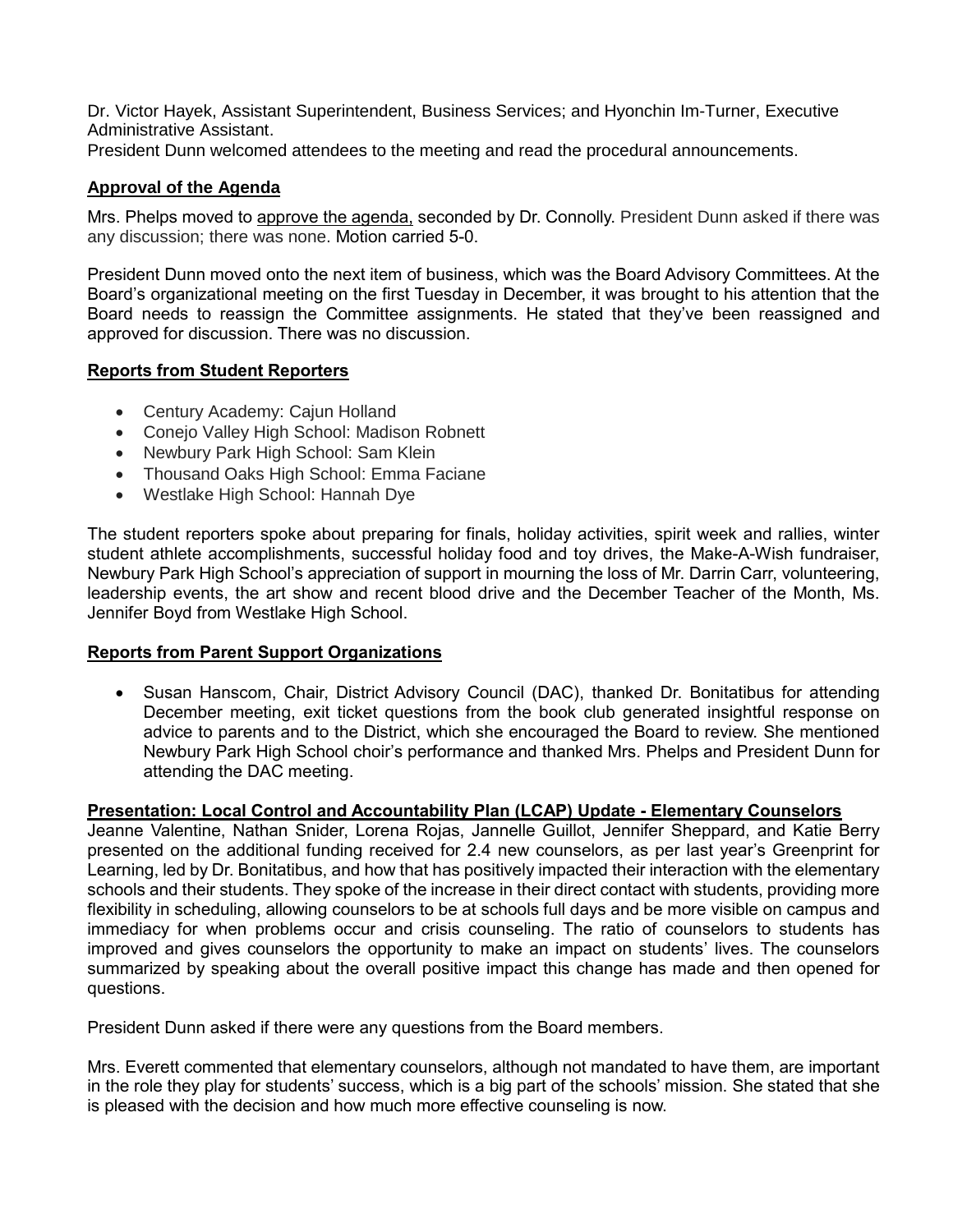# **Comments from the Public**

President Dunn asked if there were any public speakers. There were 15 speaker cards submitted.

- The 1<sup>st</sup> speaker, Christine Salcido, spoke about the relocation of CVHS to TOHS.
- $\bullet$  The 2<sup>nd</sup> speaker, Lucas Conejo, spoke about the Waverly program.
- The 3<sup>rd</sup> speaker, Caroline Dunaier, asked to find a permanent place for CVHS and suggested portables at the District Office instead of the TOHS campus.
- The  $4<sup>th</sup>$  speaker, Sebastian Maya, spoke about America's diversity and individuals' rights.
- $\bullet$  The 5<sup>th</sup> speaker, Kathryn Webb, spoke in favor of changing to an inclusive curriculum.
- $\bullet$  The 6<sup>th</sup> speaker, Olivia Braheem, spoke in favor of Senate Bill 48.
- The  $7<sup>th</sup>$  speaker, Ella Fortney, spoke about how content taught should be diverse.
- The 8<sup>th</sup> speaker, Rocky Capobianco, yielded to Gail Ginell.
- $\bullet$  The 9<sup>th</sup> speaker, Gail Ginell, spoke about the relocation of CVHS and the urgency to find a permanent location.
- $\bullet$  The 10<sup>th</sup> speaker, Kenneth Cole, gave thanks to President Dunn regarding Waverly.
- The 11<sup>th</sup> speaker, Ardyth St. John, gave thanks to President Dunn regarding the CVLC decision.
- $\bullet$  The 12<sup>th</sup> speaker, Paulette Worz, declined to speak.
- $\bullet$  The 13<sup>th</sup> speaker, Jennifer Bowen, declined to speak.
- The 14<sup>th</sup> speaker, Monica Lichtenstein, spoke about the importance of CVHS and TOHS having different campuses to address different needs.
- The 15<sup>th</sup> speaker, Joyce Huchin, spoke in favor of representative curriculum for students.

# **Comments from the Superintendent**

Dr. Bonitatibus expressed condolences to Darrin Carr's family, friends and colleagues at NPHS. She noted that Mr. Carr was in his 15<sup>th</sup> year of teaching English and was the softball coach. The school staff recognized him and spoke of him as a humble, understated, down-to-earth person and that he will be missed and is in our thoughts and prayers.

# **Comments from Individual Board Members**

Mrs. Phelps spoke about a flyer for the Conejo Coalition for Youth and Families, spearheaded by the Youth Commission.

# **ACTION ITEMS – GENERAL**

# **Human Resources**

**A. Public Hearing: Board of Education Appointment to the Personnel Commission** President Dunn opened the hearing at 7:58 p.m. and gave notice of the appointment of Nathan K. Harimoto to the Personnel Commission. He then asked if there were any public comments, which there were none. President Dunn then closed the hearing at 7:59 p.m..

# **B. Board of Education Appointment to the Personnel Commission**

Dr.Connolly moved to appoint Nathan K. Harimoto to serve until December 2019. Vice President Andersen seconded. Motion carried 5-0.

# **Instructional Services**

**A. Approval of Amendments to Board Policy 1230 – School Connected Organizations**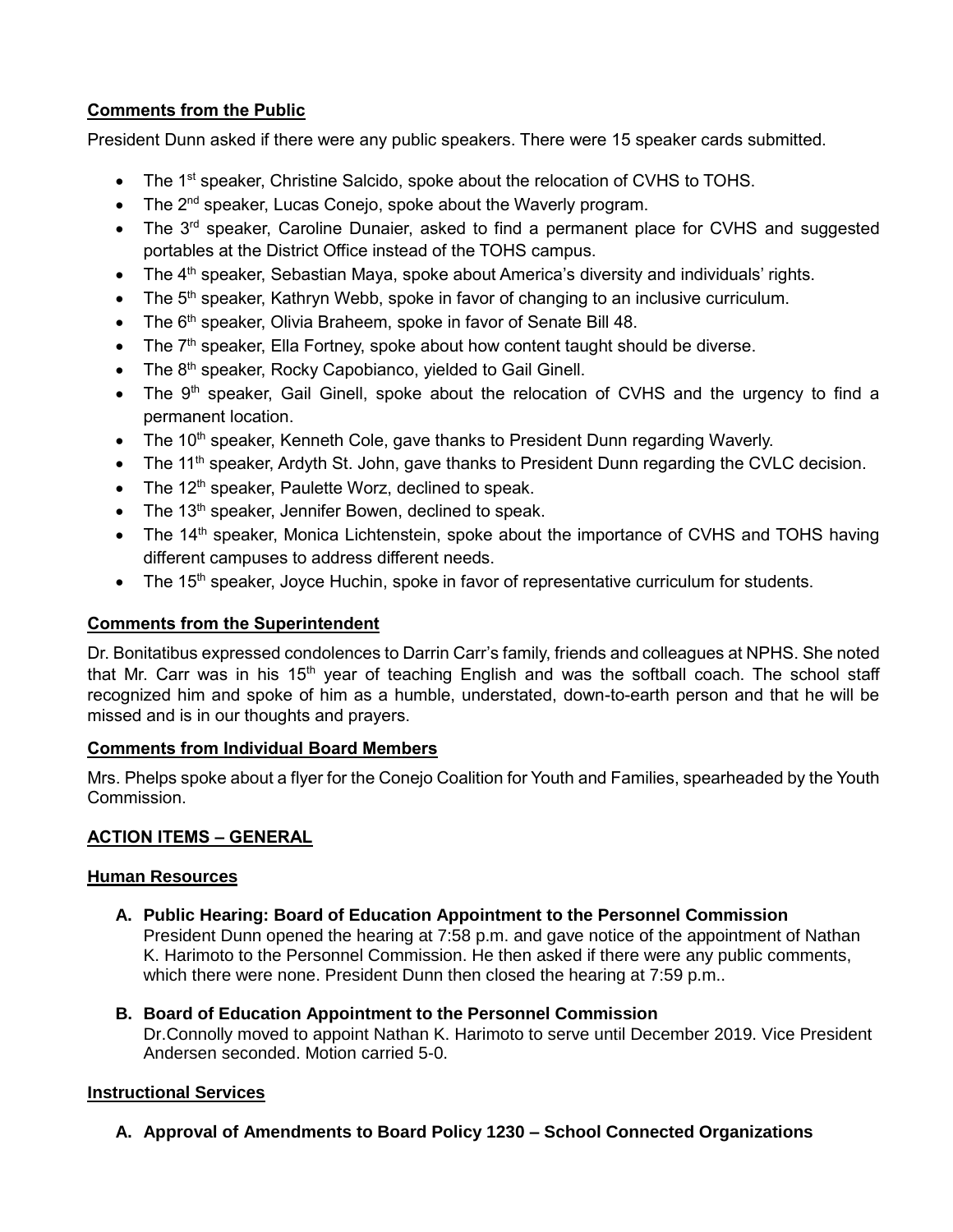Dr. Connolly made the motion to approve; seconded by Mrs. Phelps. President Dunn asked if there was any discussion. Mr. Iezza, and the Board held a discussion about the clarity of the policy, its impact on booster club fundraisers and the need for direction in grey areas. President Dunn asked if there was any more discussion; there was none. Motion carried 5-0.

**B. Approval of Amendments to Board Policy and Administrative Regulation 3513.3 – Tobacco-Free Schools**

Vice President Andersen made the motion to approve; seconded by Mrs. Phelps. President Dunn asked if there was any discussion; there was none. Motion Carried 5-0.

#### **Business Services**

**A. Approval of Annual Audit Report for the District's Financial Statements 2015-2016**

Dr. Connolly made the motion to accept; seconded by Vice President Andersen. President Dunn announced there was a presentation. Dr. Hayek spoke of the 2015-2016 audit and introduced Mr. Brian Ruff from Vavrinek, Trine, Day and Co. Mr. Ruff first noted his appreciation of staff support in the audit. He then described the Annual Audit Report. He asked if there were any questions; there were none. President Dunn asked if there was any discussion; there was none. Motion carried 5-0.

**B. Approval of Annual Building Fund (Measure I) Financial and Performance Audits 2015- 2016**

Vice President Andersen made the motion to accept; seconded by Dr. Connolly. President Dunn asked if there was any discussion. Mr. Ruff further explained the report. President Dunn asked if there was any discussion; there was none. Motion carried 5-0.

# **ACTION ITEMS – CONSENT**

Mrs. Phelps made the motion to approve the Consent Agenda, seconded by Dr. Connolly. President Dunn asked if there was any discussion; there was none. Motion carried 5-0.

- A. Approval of Minutes from the Board Meeting of December 13, 2016.
- B. Personnel Assignment Orders:
	- 1. Certificated Service:

 A. Leaves of Absence: School psychologists, teachers Orders #: R16-179 - R16-180

2. Classified Service:

A. New Employment (Probationary to Perm) / Assignment Change / Change in **Status** Orders #: C16-313 - C16-329

 B. Substitute / Provisional / Additional Assignment / Change in Status Orders #: C16-330 - C16-339

 C. Establishment / Modification / Elimination of Positions Orders #: None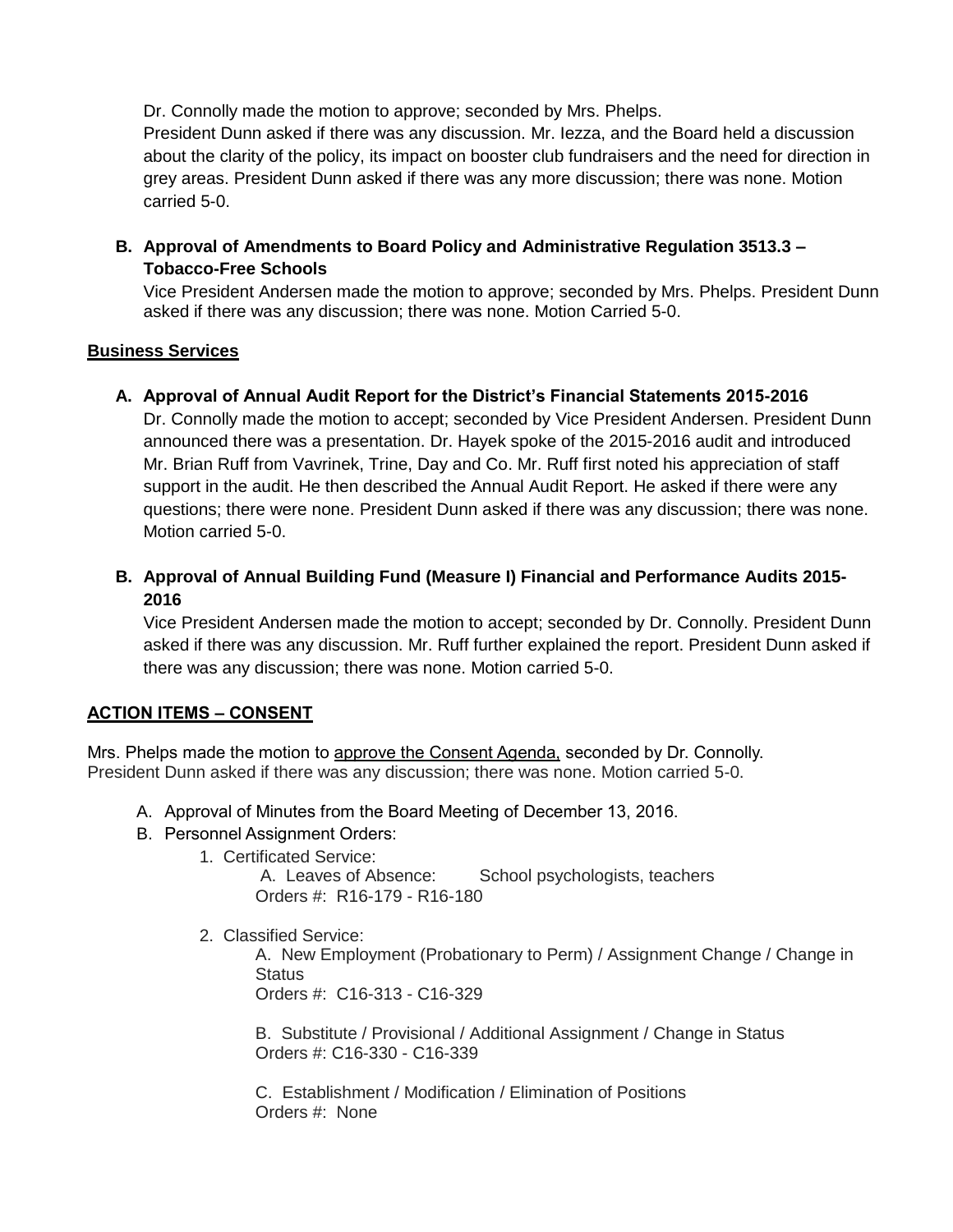4. Classified Service - Exempt: A. Walk-on Coach Orders #: E16-474 – E16-478

> B. Campus Supervisor, Proctor, Specialist, Student Helpers, Others Orders #: E16-479 – E16-483

- C. Overnight Trip Request Thousand Oaks High School Choir
- D. Parent Support/Booster Organization Reauthorization

Type Action

- 1. TOHS Cheer
- 2. TOHS Girls Lacrosse
- 3. TOHS Wrestling
- 4. WHS Aquatics
- 5. WHS Girls Lacrosse
- 6. WHS Boys Volleyball
- 7. WHS Girls Volleyball
- E. Purchase Order Report #914
- F. Approval of Memorandum of Understand with the Ventura County Office of Education Data Sharing Services
- G. Approval of Design-Build Contract Award for Proposition 39 Energy Efficiency and Conservation Projects

# **INFORMATION/DISCUSSION ITEMS – GENERAL – HUMAN RESOURCES**

**A. Approval of Agreement Between the Conejo Valley Unified School District and York Risk Services Group, Inc., Third-Party Claims Administration of the Self-Funded Workers' Compensation Program**

President Dunn asked if there were any questions or discussion; there were none.

**B. Approval of Agreement Between the Conejo Valley Unified School District and the Ventura County Schools Self-Funding Authority (VCSSFA) to Join the Workers' Compensation Claims Administration Dedicated Unit**

President Dunn asked if there were any questions or discussion; there were none.

# **INFORMATION/DISCUSSION ITEMS – GENERAL – INSTRUCTIONAL SERVICES**

**A. Presentation of 2016-2017 Local Control and Accountability Plan (LCAP) Survey Results** President Dunn announced there would be a presentation by Dr. Jennifer Boone.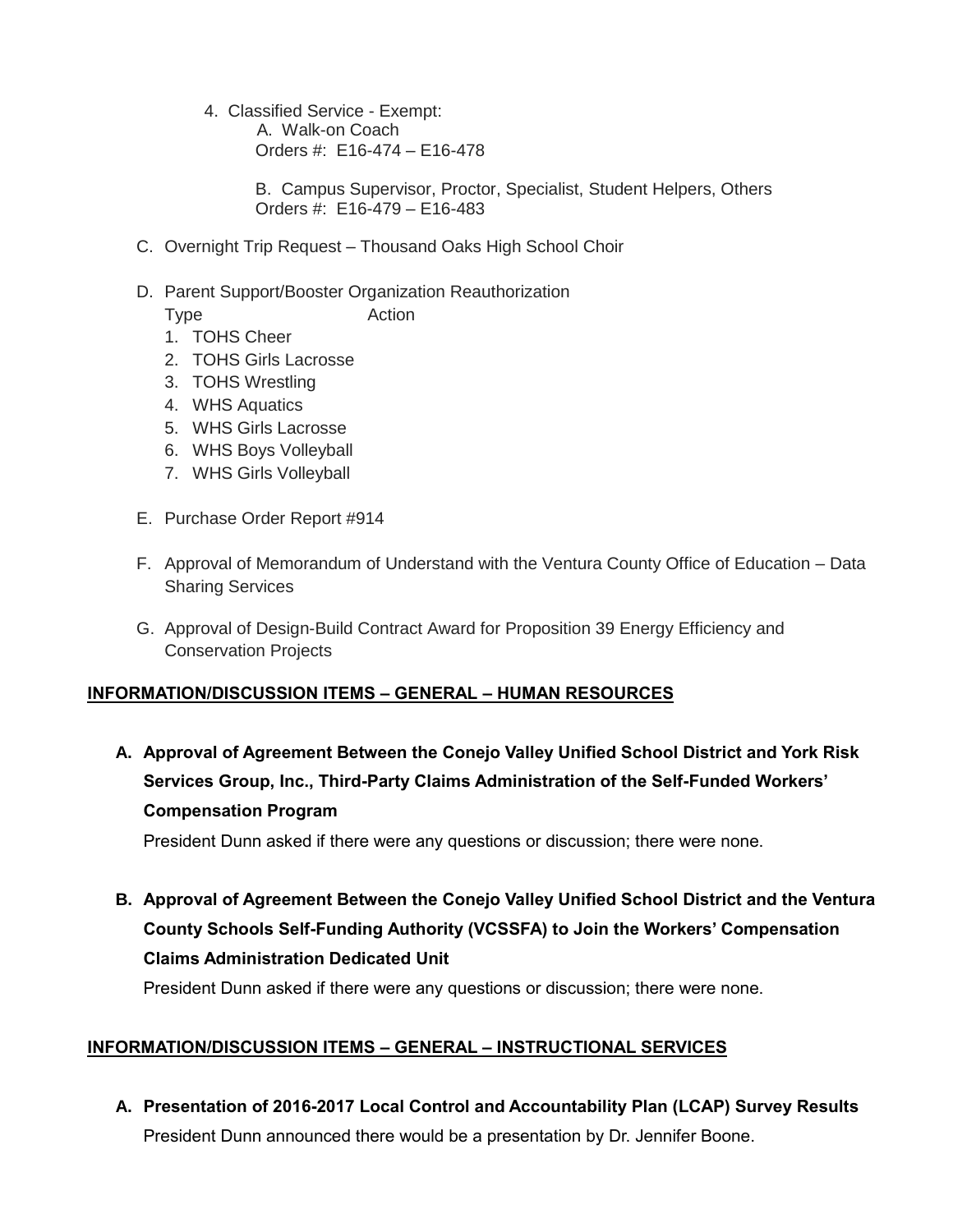Dr. Boone spoke about the LCAP Survey results, what the survey is, the methodology behind it and District highlights. She explained the comparisons to national survey results in areas such as school climate, technology, school engagement and teaching efficacy. Her presentation also showed details in areas for growth and reflection questions for the next year. Dr. Boone asked if there were any questions.

Mrs. Phelps asked about classified staff climate satisfaction and if there is a comparison with national results. Dr. Boone went on to explain that the survey questions were created by CVUSD, therefore unable to be compared. Mrs. Everett inquired about the specific questions on the survey and areas of focus. Dr. Boone responded that there is now a new benchmark and new level to compare to nationally. Mr. Andersen asked about the sampling and selection of respondents and their inclination to respond. Dr. Boone answered that reminder emails are sent to complete the survey. Mrs. Everett asked if the new mobile application had any improvement in parent response. Dr. Boone concluded that the combination of the app and emails could have increased response, but will need to wait to compare to next year's results. President Dunn thanked Dr. Boone for the presentation.

#### **B. Approval of a New Core Literature Title for English Grade 11**

President Dunn asked if there were any comments; there were none.

**C. Approval of Amendments to Administrative Regulation 6174 – Education for English Language Learners, and Addition of Exhibit – 6174**

President Dunn asked if there were any comments; there were none.

# **D. Resolution #16 / 17-14 Ronald Reagan Day**

President Dunn asked if there were any comments; there were none.

**E. Approval of Replacement of Board Policy 6142.94 – History-Social Science Instruction**

There were 8 public speaker cards submitted for this item.

- $\bullet$  The 1<sup>st</sup> speaker, Tracy Nolan, spoke in support of the policy to represent a diverse population.
- The  $2^{nd}$  speaker, Shirley Corning, spoke about accepting the LGBTQ community and in support of the policy.
- $\bullet$  The 3<sup>rd</sup> speaker, Dana Harris, asked to adopt the policy and framework.
- The  $4<sup>th</sup>$  speaker, Lori Kissinger, acknowledged the important role of the Board to approve the policy.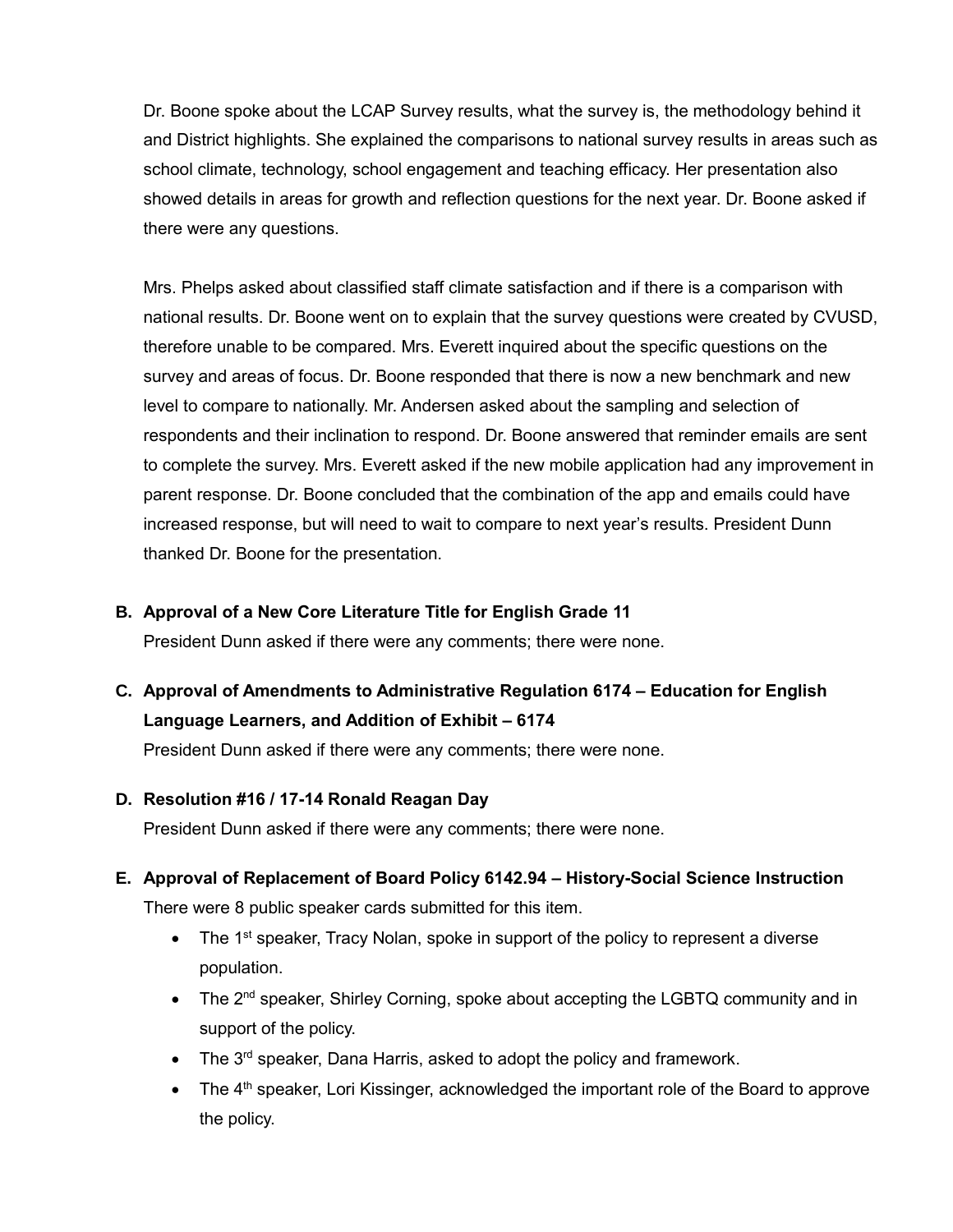- The 5<sup>th</sup> speaker, Megan Hibbitts, yielded her time to Sally Hibbitts.
- $\bullet$  The 6<sup>th</sup> speaker, Sally Hibbitts, spoke of her support of the policy and hopes the District will act judiciously to follow state law.
- $\bullet$  The 7<sup>th</sup> speaker, Bill Gerback, encouraged the Board to stand for student rights.
- The 8<sup>th</sup> speaker, Brian Fletcher, spoke of the Board's oath to uphold the U.S. and California constitution.

President Dunn concluded the public comments and opened it for discussion by the Board. The Board then discussed their impressions, thoughts and questions on the policy. Dr. Connolly asked Mrs. Everett about what her additional research yielded. Mrs. Everett said she had many questions answered and is still listening to the community and talking to staff. President Dunn asked about legal requirements of the framework and the timing for adopting the policy. Dr. Boone was asked to return to the podium to answer the Board's questions. Dr. Bonitatibus went on to further explain the policy and read from the CDE website to affirm how the framework is a guide. Mr. Iezza also joined the discussion to answer questions regarding the policy and framework.

President Dunn asked if there was any other discussion; there was none.

#### **INFORMATION/DISCUSSION ITEMS – GENERAL – BUSINESS SERVICES**

#### **A. Real Estate Portfolio Review**

Dr. Hayek held a presentation providing a brief overview of District facilities data. Board members addressed Dr. Hayek with questions regarding specific facilities. Dr. Bonitatibus further explained the presentation and its purpose in highlighting property data to the Board, and giving them a glimpse into the enrollment data. She went on to explain the next step would be to move forward in the Facilities Master Plan and bring forward the final report. President Dunn inquired about the potential for school closures, followed by a Board discussion on a plan needed to address small schools.

President Dunn asked if there was any more discussion; there was none.

#### **ADJOURNMENT**

President Dunn adjourned the Open Session at 10:10 p.m. **The next regularly-scheduled Board meeting will be Tuesday, January 17, 2016, 4:15 p.m. Discussion Session, 5:00 p.m. Closed Session, and 6:00 p.m. Open Session** at the CVUSD South Building Board Room, 1400 E. Janss Road, Thousand Oaks.